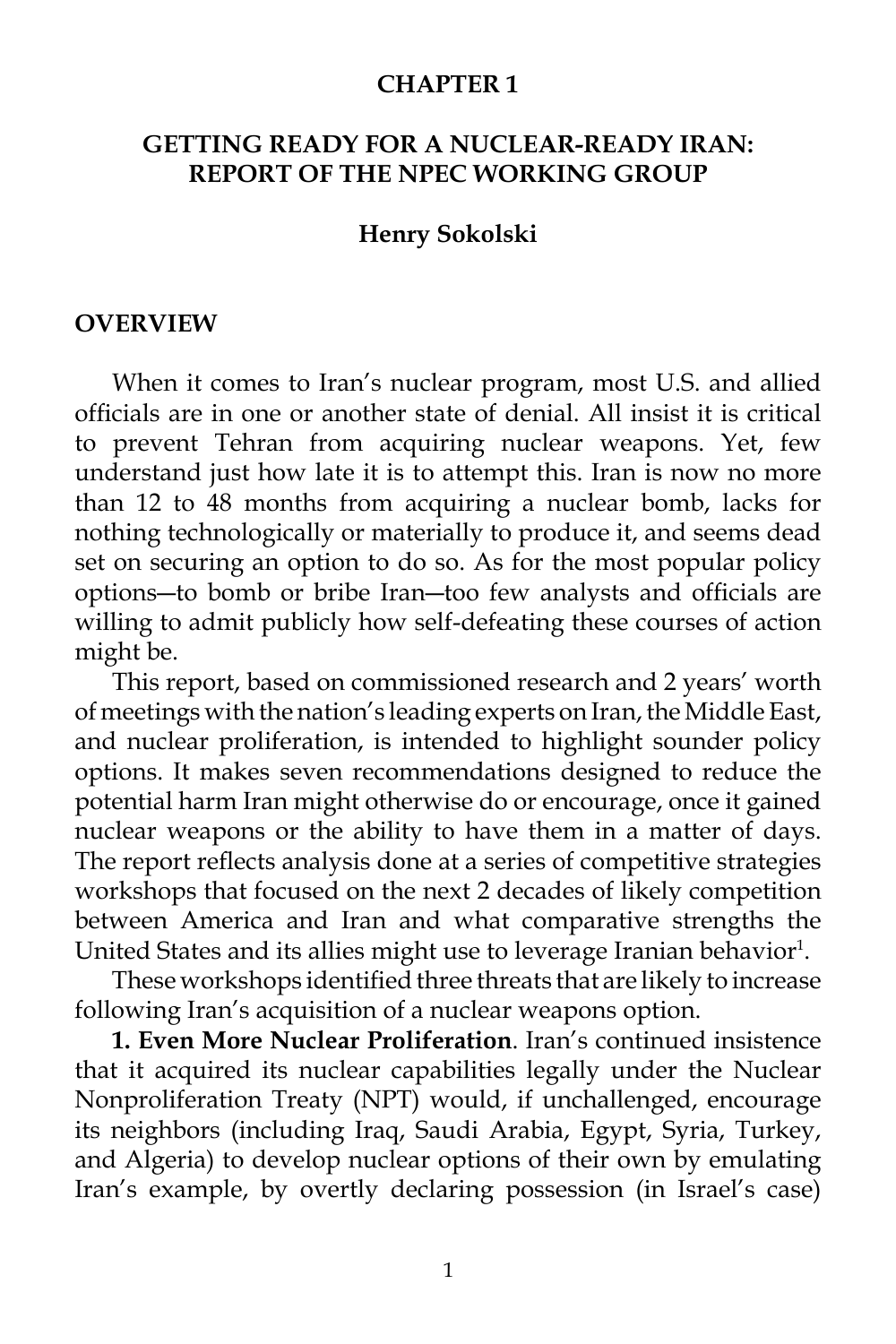or by importing nuclear weapons (in Saudi Arabia's case). Such announcements and efforts, in turn, would likely undermine nuclear nonproliferation restraints internationally and strain American relations with most of its key friends in the Middle East.

**2. Dramatically Higher Oil Prices.** A nuclear-ready Iran could be emboldened to manipulate oil prices upward. It might attempt this either by threatening the freedom of the seas (by mining oil transit points as it did in the l980s, or by threatening to close the Straits of Hormuz), or by using terrorist proxies to threaten the destruction of Saudi and other Gulf state oil facilities and pipelines.

**3. Increased Terrorism Designed to Diminish U.S. Influence.** With a nuclear weapons option acting as a deterrent to the United States and allied action against it, Iran would likely lend greater support to terrorists operating against Israel, Iraq, Libya, Saudi Arabia, Europe, and the United States. The aim of such support would be to reduce American support for U.S. involvement in the Middle East, for Israel, and for actions against Iran generally, and to elevate Iran as an equal to the United States and its allies on all matters relating to the Persian Gulf and related regions. An additional aim of the terrorism that Iran would support would be to keep other nations from supporting U.S. policies and the continued U.S. military presence in the Middle East.

 All of these threats are serious. If realized, they would undermine U.S. and allied efforts to foster moderate rule in much of the Middle East and set into play a series of international competitions that could ultimately result in major wars. Most U.S. and allied policymakers understand this and are now preoccupied with trying to prevent Iran from ever acquiring a nuclear weapons option. As Iran gets closer to securing this option, though, two questionable courses of action―bombing or bribing Iran―have become increasingly popular. Neither, however, is likely to succeed and could easily make matters worse.

 Certainly, targeting Iran's nuclear facilities risks leaving other covert facilities and Iran's nuclear cadre of technicians untouched. More important, any overt military attack would give Tehran a *casus belli* either to withdraw from the NPT, or to rally Islamic Jihadists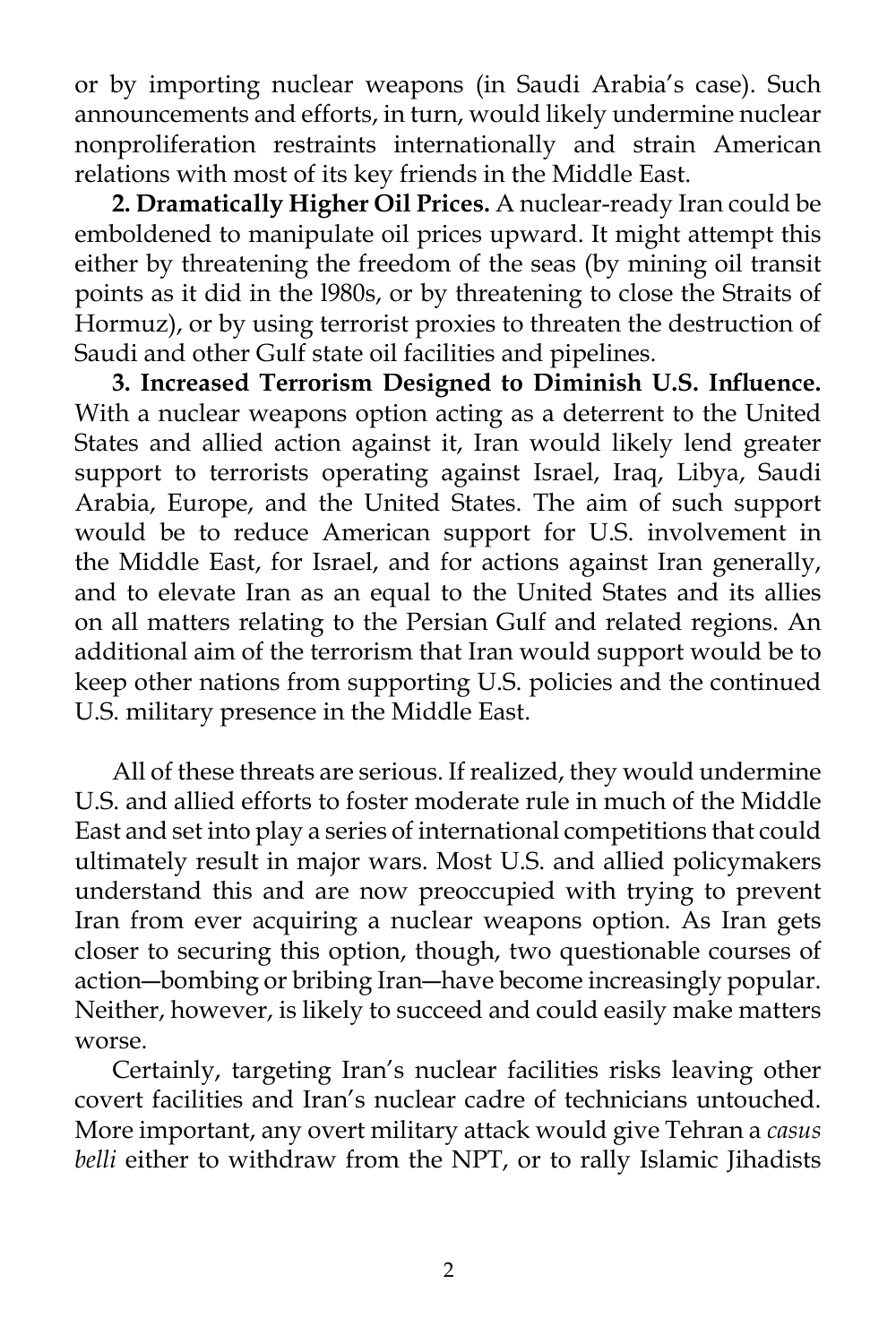to wage war against the United States and its allies more directly. Whatever might be gained in technically delaying Iran's completion of having a bomb option would have to be weighed against what might be lost in Washington's long-term efforts to encourage more moderate Islamic rule in Iran and the Middle East; to synchronize allied policies against nuclear proliferation; and to deflate Iran's rhetorical demonstrations against U.S. and allied hostility. Meanwhile, merely bluffing an attack against Iran―sometimes urged as a way around these difficulties―would only aggravate matters: The bluff would eventually be exposed, and so only embolden Iran and weaken U.S. and allied credibility further.

 As for negotiating directly with Tehran to limit its declared nuclear program―an approach preferred by most of America's European allies―this, too, seems self-defeating. First, any deal the Iranian regime would agree to would only validate that the NPT legally allows its members to acquire all the capabilities Iran mastered. Second, it would foster the view internationally that the only risk in violating required NPT inspections would be to be caught and then bribed to limit only those activities the inspectors managed to discover.

 Considering these shortcomings, the working group decided that, rather than trying merely to eliminate Iran's ability to develop a nuclear option (something that may no longer be possible), it also would be useful to devise ways to curb the harmful things Iran might do or encourage, once it secured such an option. This approach produced seven recommendations that the workshop participants believed were not receiving sufficient attention currently. These steps, they argued, would increase the credibility of current efforts to prevent Iran from going nuclear and needed to be pursued, in any case, if prevention failed. These recommendations were:

 1. Discrediting the legitimacy of Iran's nuclear program as a model for other proliferators through a series of follow-on meetings to the 2005 NPT Review Conference to clarify what activities qualify as being "peaceful" under the NPT.

 2. Increasing the costs for Iran and its neighbors to leave or infringe the NPT by establishing country-neutral rules against violators withdrawing from the treaty and against NPT violators more generally.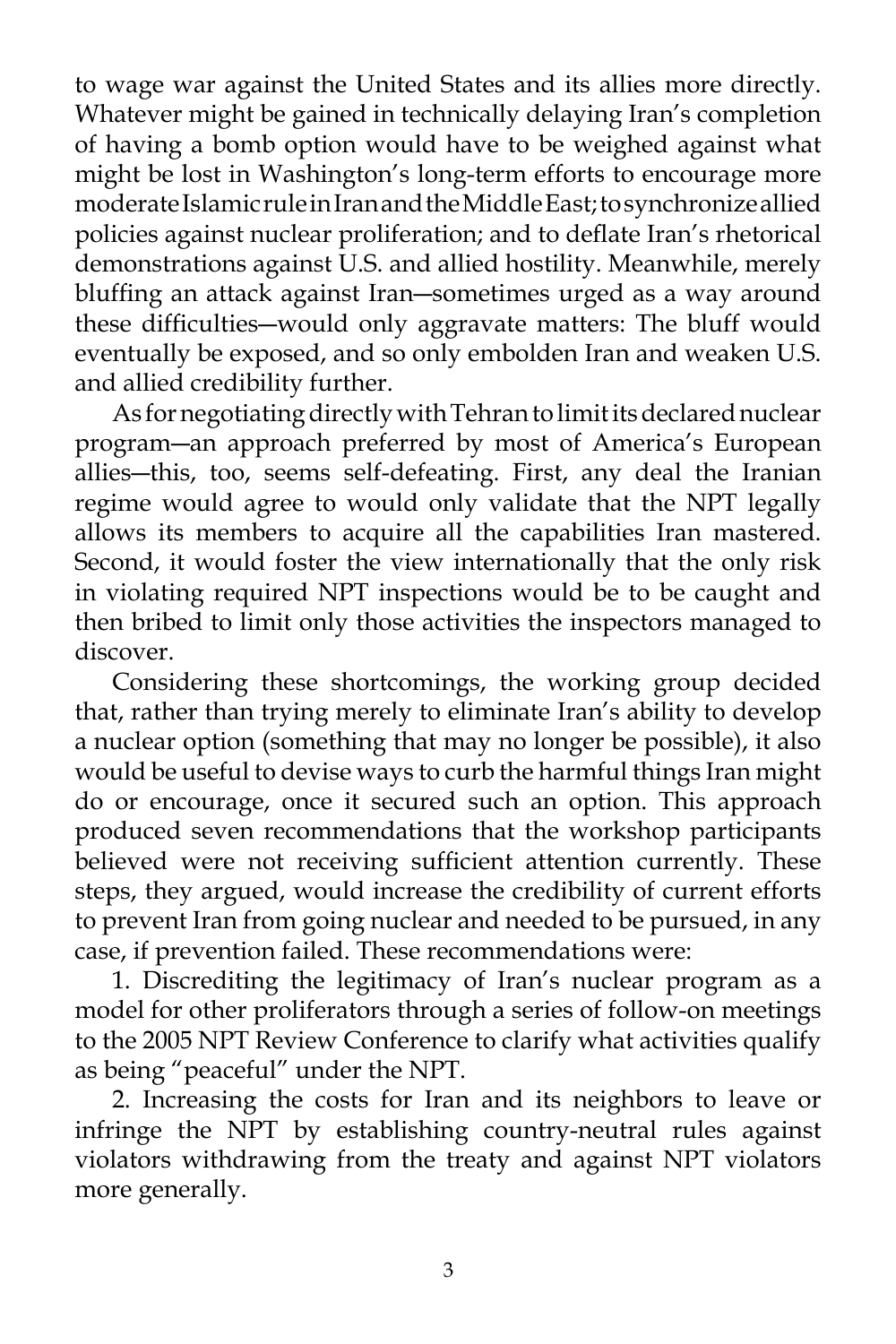3. Securing Russian cooperation in these efforts by offering Moscow a lucrative U.S. nuclear cooperation agreement.

 4. Reducing Persian Gulf oil and gas production and distribution system vulnerabilities to possible terrorist disruptions by building additional back-up capabilities in Saudi Arabia.

 5. Limiting Iran's freedom to threaten oil and gas shipping by proposing a Montreux-like convention to demilitarize the Straits of Hormuz and an agreement to limit possible incidents at sea.

 6. Isolating Iran as a regional producer of fissile materials by encouraging Israel to take the first steps to freeze and dismantle such capabilities.

 7. Backing these diplomatic-economic initiatives with increased U.S.-allied anti-terrorist, defense, naval border security, and nuclear nonproliferation cooperation.

Would taking these steps eliminate the Iranian nuclear threat? No. Given Iran's extensive nuclear know-how and capabilities, it is unlikely that the United States or its allies can deny Iran the technical ability to covertly make nuclear weapons. Yet, assuming adoption of the steps described, it would be far riskier diplomatically, economically, and militarily for Iran to acquire nuclear weapons than is currently the case. More important, taking these steps would leverage the comparative strengths of the United States and its friends in a manner that would undermine Iran's efforts to divide the United States from its allies and to deter them from acting against Iranian misbehavior. It would not only discourage Iran's neighbors from following Iran's nuclear example, but force a needed reconsideration of what nuclear activities ought to be protected under the NPT (including those Iran has used to justify completing its own nuclear breakout capabilities). Finally, it would map a non-nuclear future for the Middle East that might be eventually realized (assuming a change of heart by Iran and others) through verifiable deeds rather than dependent on precise intelligence (which is all too elusive).

# **BACKGROUND**

 When U.S. and allied officials speak of Iran's nuclear weapons program, imperatives are used freely: Iran, we are told, *must* not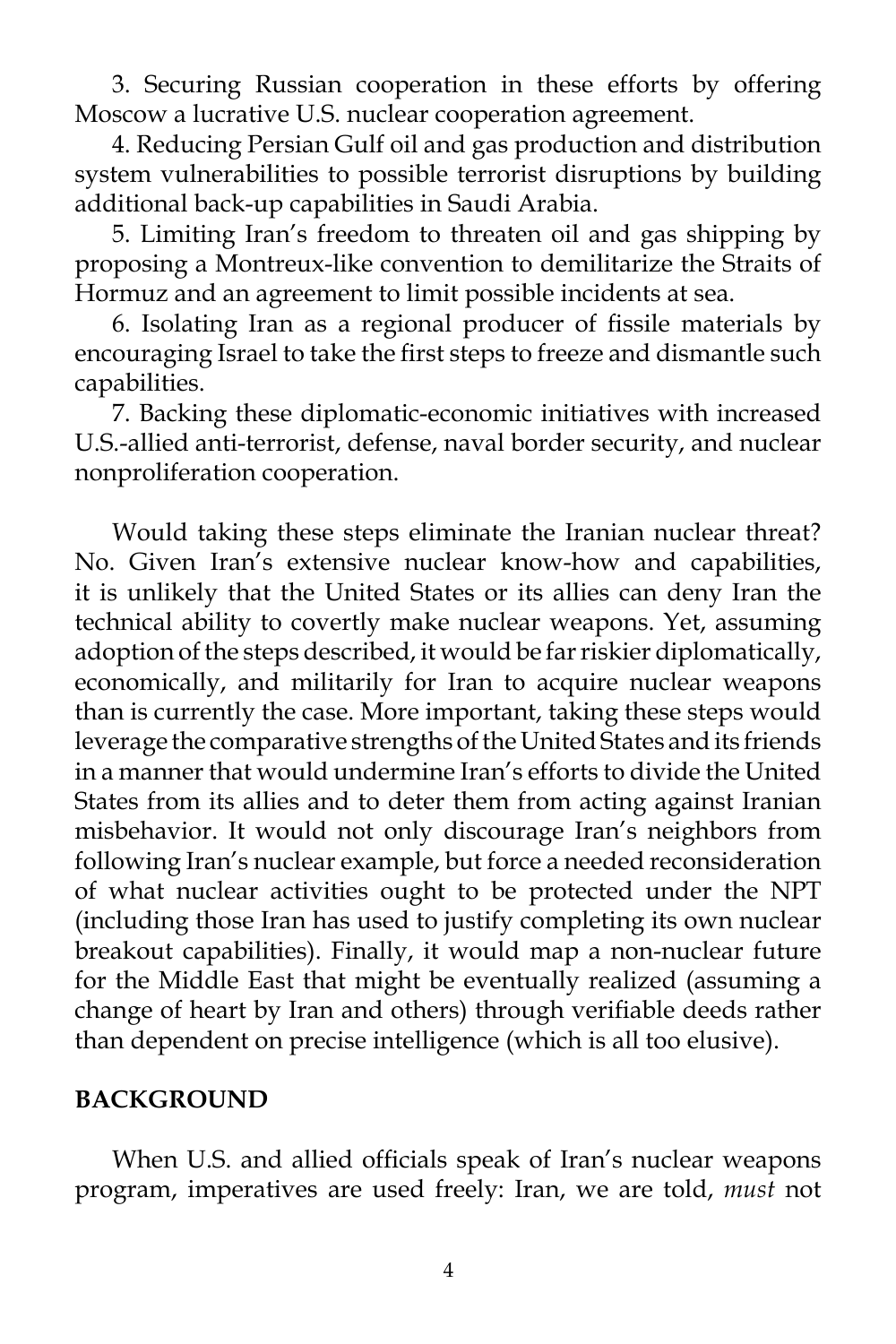be allowed to acquire nuclear weapons; the United States and its allies *cannot tolerate* Iran going nuclear; a nuclear-armed Tehran is *unthinkable*.

 Yet, the truth is that Iran soon can and will get a bomb option. All Iranian engineers need is a bit more time—1 to 4 years at most. No other major gaps remain: Iran has the requisite equipment to make the weapons fuel, the know-how to assemble the bombs, and the missile and naval systems necessary to deliver them beyond its borders. As noted in the working group's earlier report (*Checking Iran's Nuclear Ambitions*), no scheme, including "just in time" delivery of fresh fuel and removal of spent fuel from Bushier, will provide much protection against Iran diverting its peaceful nuclear program to compliment its covert efforts to make bombs.<sup>2</sup>

 As for eliminating Iran's nuclear capabilities militarily, the United States and Israel lack sufficient targeting intelligence to do this. In fact, Iran long has had considerable success in concealing its nuclear activities from U.S. intelligence analysts and International Atomic Energy Agency (IAEA) inspectors. (The latter recently warned against assuming the IAEA could find all of Iran's illicit uranium enrichment activities). As it is, Iran already could have hidden all it needs to reconstitute a bomb program, assuming its known declared nuclear plants were hit.

 Compounding these difficulties is what Iran might do in response to such an attack. After being struck, Tehran could declare that it must acquire nuclear weapons as a matter of self-defense, withdraw from the NPT, and accelerate its nuclear endeavors. This would increase pressure on Israel (which has long insisted that it will not be "second" in possessing nuclear arms in the Middle East) to confirm its possession of nuclear weapons publicly, and thus set off a chain of possible nuclear policy reactions in Cairo, Damascus, Riyadh, Algiers, and Ankara.

 On the other hand, Iran could continue to pretend to comply with the NPT, which could produce equally disastrous results. After being attacked, Iran might appeal to the IAEA, the Arab League, the Non-Aligned Movement, the European Union (EU), and the United Nations (UN) to make Iran's nuclear program whole again, and once again, use this "peaceful" program to energize and serve as a cover for its covert nuclear weapons activities. This would again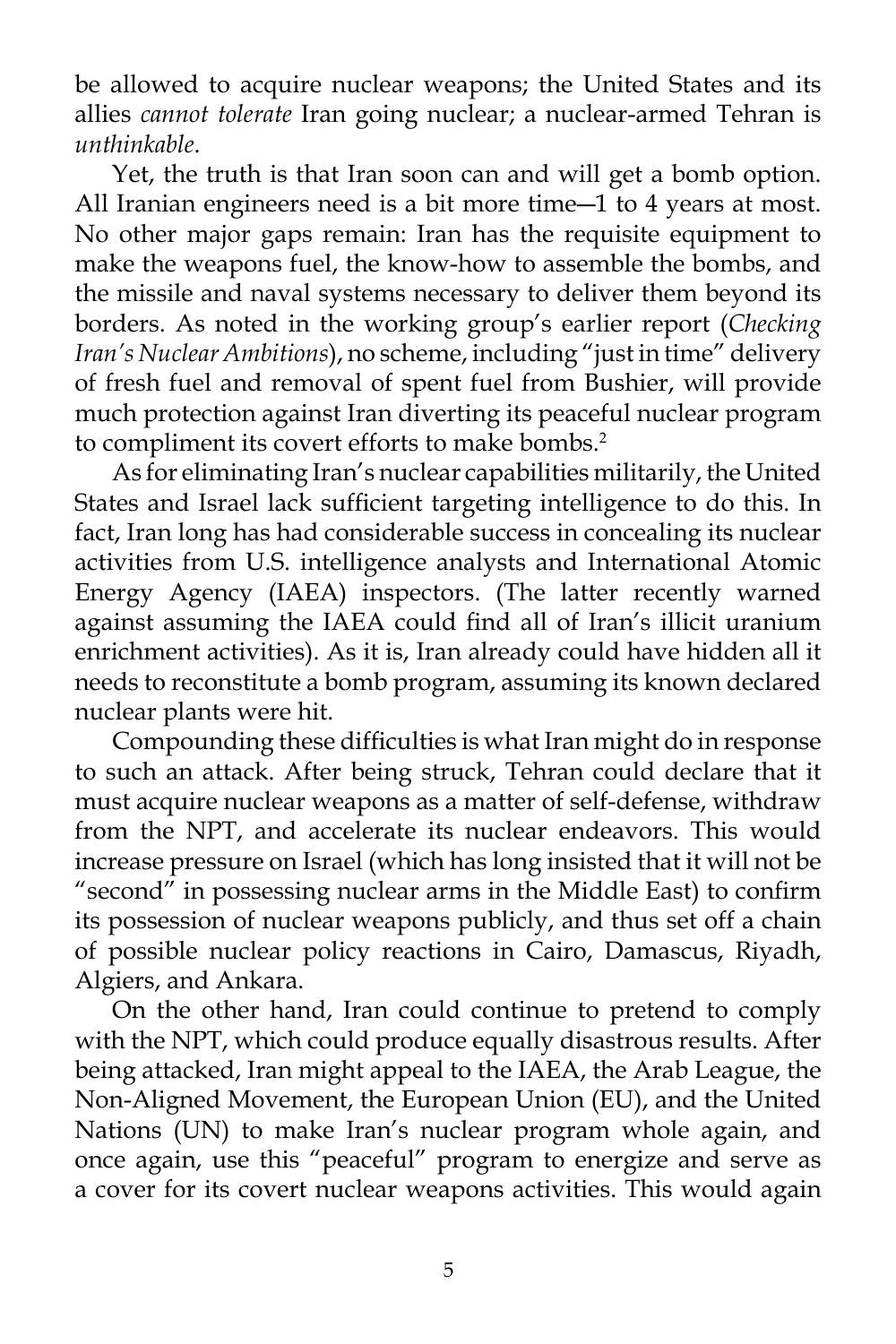put the entire neighborhood on edge, debase the NPT, and set a clear example for all of Iran's neighbors to follow on how to get a weapons option. In addition, as more of Iran's neighbors secured their own nuclear options, Washington's influence over its friends in the region (e.g., Egypt and Saudi Arabia) would likely decline, as well as Washington's ability to protect North Atlantic Treaty Organization (NATO) and non-NATO allies in the region (e.g., Israel and Turkey).

 In addition, Iran might respond to an overt military attack by striking back covertly against the United States, Saudi Arabia, Iraq, or Israel through the support of non-Iranian terrorist organizations.

 The ramifications of any of these responses are difficult to minimize. Finally, Iran could take any and all of these actions *without* actually ever testing, sharing, or deploying, nuclear weapons. Certainly, as long as most nations buy Tehran's argument that the NPT's guarantee to "peaceful" nuclear energy gives it and all other members the right to develop everything needed to come within a screwdriver's turn of a nuclear arsenal, Iran will be best served by getting to this point and going no further. Indeed, by showing such restraint, Iran's mullahs could avoid domestic and international controversies that might otherwise undermine their political standing, along with possible additional economic sanctions, and the added costs of fielding a survivable nuclear force. Meanwhile, as long as Iran could acquire nuclear weapons quickly, Tehran could intimidate others as effectively as if it already had such systems deployed.

 None of this, of course, argues for reducing pressures on Iran to curb its nuclear activities. The United States and its allies should continue to do all they can to head Iran off, including efforts to throttle Iran's "civilian" program. Indeed, if all Washington and its allies do is pressure Iran not to acquire nuclear arms openly, without pressuring Iran to give up its "civilian" nuclear efforts, Iran will best them easily by using these civilian facilities to develop a quick nuclear breakout capability, claiming its entire nuclear program is legal under the NPT, and wielding it diplomatically much as it would if it actually had nuclear weapons.

 What should we expect when, in the next 12 to 48 months, Iran secures such a breakout option? If the United States and its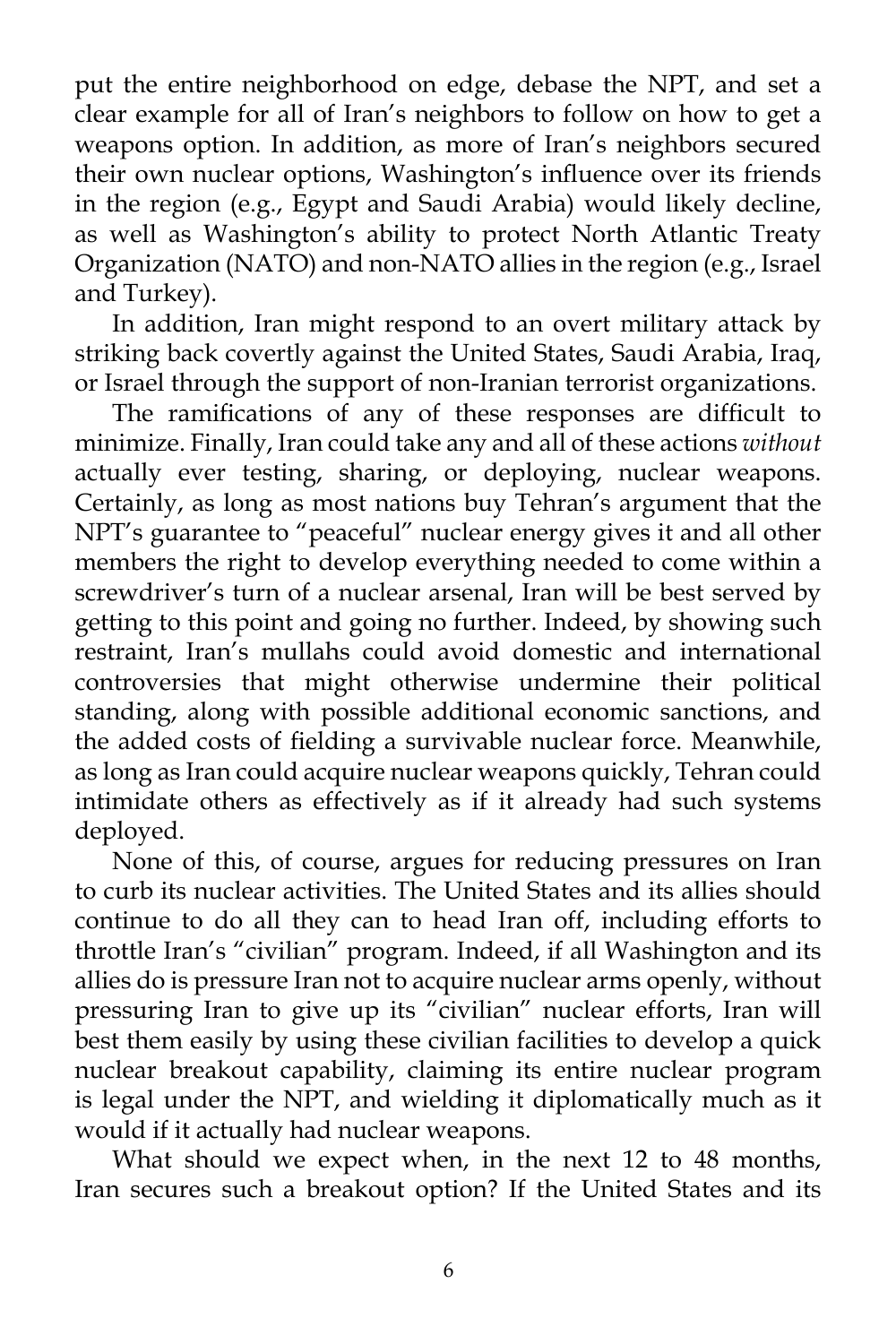allies do no more than they have already done, two things. First, many of Iran's neighbors will do their best to follow its "peaceful" example. Egypt, Algeria, Syria, and Saudi Arabia will all claim that they too need to pursue nuclear research and development to the point of having nuclear weapons options and, as a further slap in Washington's face (and Tel Aviv's), will point to Iran's "peaceful" nuclear program and Israel's undeclared nuclear weapons arsenal to help justify their own "civil" nuclear activities. Second, an ever more nuclear-ready Iran will try to lead the revolutionary Islamic vanguard throughout the Islamic world by becoming the main support for terrorist organizations aimed against Washington's key regional ally, Israel; America's key energy source, Saudi Arabia; and Washington's prospective democratic ally, Iraq.

 Early in 2004, senior Saudi officials announced they were studying the possibility of acquiring or "leasing" nuclear weapons from China or Pakistan (this would be legal under the NPT so long as the weapons were kept under Chinese or Pakistani "control"). Egypt earlier announced its plans to develop a large nuclear desalinization plant and is reported recently to have received sensitive nuclear technology from Libya. Syria, meanwhile, is now interested in uranium enrichment. Some intelligence sources believe Damascus already may be experimenting with centrifuges. And Algeria is in the midst of upgrading its second large research reactor facility, which is still ringed with air defense units.

 If these states continue to pursue their nuclear dreams (spurred on by Iran's example), could Iraq, which still has a considerable number of nuclear scientists and engineers, be expected to stand idly by? And what of Turkey, whose private sector was recently revealed to have been part of the A. Q. Khan network? Will nuclear agitation to its south and its repeated rejection from the EU cause Turkey to reconsider its non-nuclear status? Most of these nations are now friends of the United States. Efforts on their part to acquire a bomb under the guise of developing "peaceful" nuclear energy (with Latin American, Asian, European, Russian, or Chinese help), will only serve to strain their relations with Washington.

 With such regional nuclear enthusiasms will come increased diplomatic pressure on Israel, an undeclared nuclear weapons state and America's closest Middle East ally. In July 2004, the IAEA's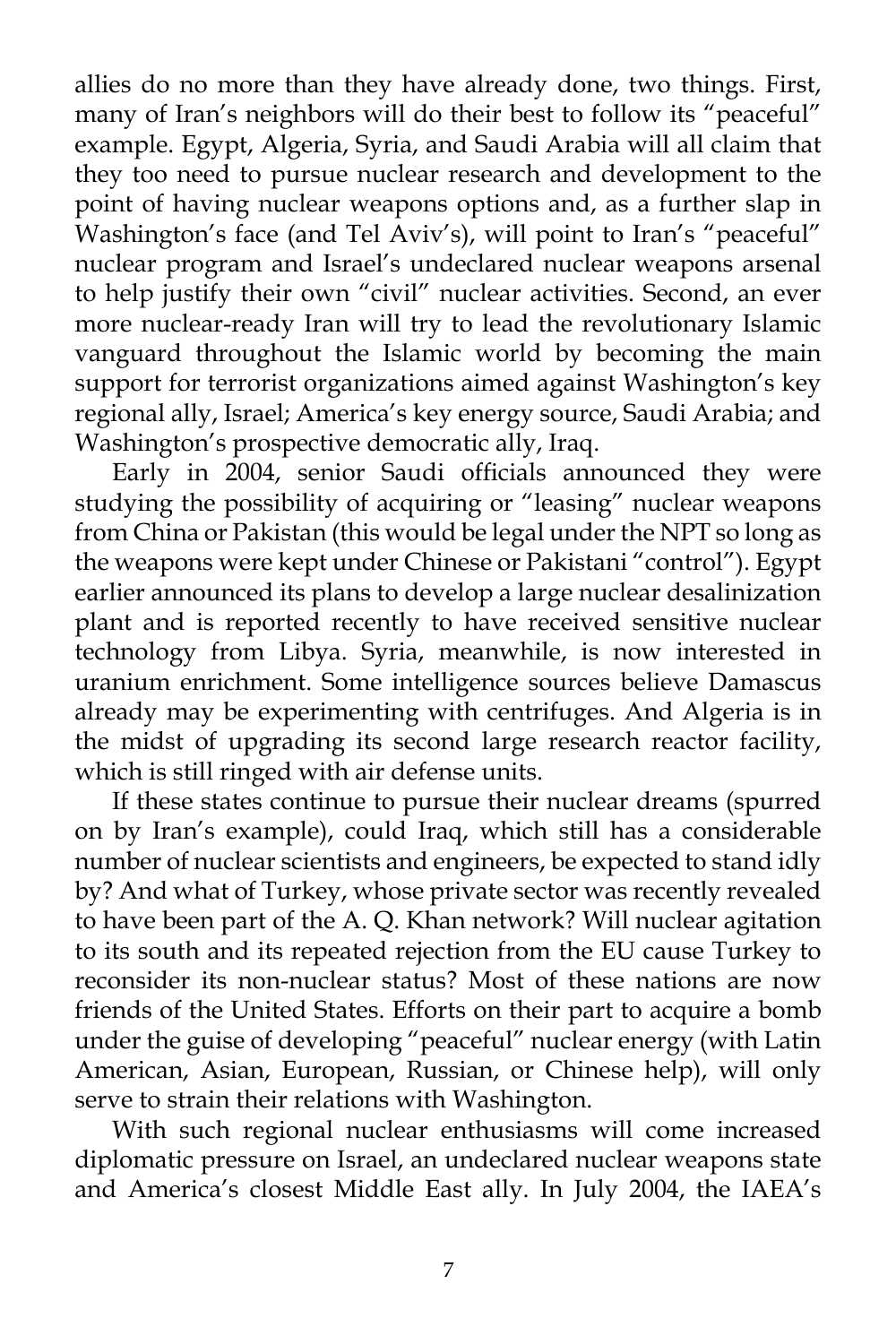Director General and the major states within the Middle East urged Israel to give up its nuclear arms in proposed regional arms control negotiations. Israel's understandable reluctance to be dragged into such talks or to admit to having nuclear arms now will not end these pressures. If Israel has a secret nuclear arsenal, Arabs argue, why not balance it with Iranian, Saudi, Egyptian, or other covert nuclear weapons programs? How fair is it for the United States and Europe to demand that Middle Eastern Muslim states restrain their own "peaceful" nuclear ambitions if Israel itself already has the bomb and is publicly arguing that it will not be "second" to introduce nuclear weapons into the region? Wouldn't it make more sense to force Israel to admit it has nuclear weapons and then to demand that it give them up in a regional arms control negotiations effort (even though once Israel admits it has weapons, many of its Muslim neighbors, who still do not recognize Israel, are likely to then use Israel's admission to justify getting nuclear weapons themselves)?

 This then brings us to the second likely result of Iran becoming ever more nuclear-ready: A more confident Iran more willing to sponsor terrorist organizations, especially those opposed to Israel and the current government in Iraq. With Hamas in decline, Iran already has been seen to be increasing its support to groups like Hezbollah in Iraq, Israel, and Lebanon, groups which want to liberate their lands from American and Israeli "occupation." Increasing its aid to these groups certainly would help Iran take the lead in the Islamic crusade to rid the region of Zionist―American forces and thereby become worthy of tribute and consideration by other Islamic states. Also, bolstering such terrorist activity would help Tehran deter Israel and the United States from striking it militarily.

 Beyond this, Iran is likely to increase its assistance to groups willing to risk striking the United States. News reports in August 2004 claimed that Iranian diplomats assigned to UN headquarters in New York were to survey 29 American targets to help terrorist organizations interested in hitting the United States. The aim here appears to be, again, to deter the United States from hitting Iran and to divide U.S. opinion about the merits of backing Israel, or supporting any other anti-Iranian measure or group.

 A nuclear-ready Iran is also likely step up its terrorist activities against Iraq, Libya, and Saudi Arabia. Iran already is reported to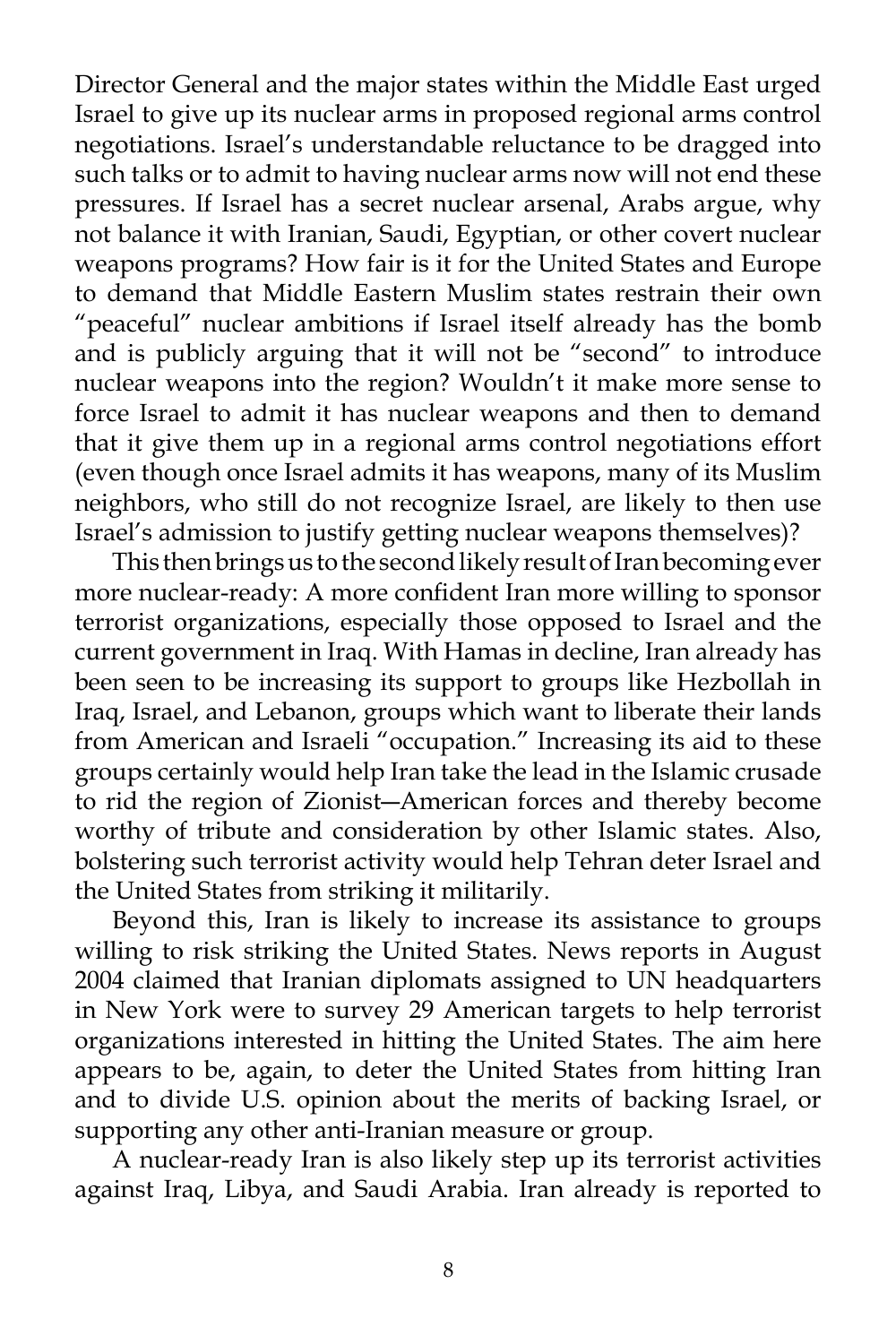have several thousand intelligence agents operating in Shia regions of Iraq and is actively contributing to community associations there. Meanwhile, there are nearly a dozen terrorist organizations operating within Iraq now employing Hezbollah in their groups' names. As in the case of earlier Iranian penetration of Lebanon, these efforts will enable Iran to scout, recruit, and control terrorist operatives. The aim here will be to pressure the United States and its allies to remove their military forces from Iraq, and thereby allow a government more sympathetic to Iran to emerge.

 As for Libya, Iran's Mullahs are concerned about how much Qaddafi might tell the United States and the IAEA about what illicit nuclear technology Iran might have gained from Libya, Pakistan, and others. Recent unconfirmed reports indicate Iran has been arming the Libyan Combat Islamic Group at camps in southern Iran; this is an organization Qaddafi expelled from Libya in the late 1990s and the United States expelled from Afghanistan in 2001. If true, these reports suggest how Iran might try to leverage Qaddafi's behavior.

 Iran also has a history of supporting terrorist activity in Saudi Arabia. Although only roughly 10 percent of Saudi Arabia's population is Shia, this sect constitutes an overwhelming majority of the population living in Saudi Arabia's key northern oil-producing region. Any terrorist action anywhere in Saudi Arabia, though, tends to raise questions about the general viability of the Saudi regime and the security of the world's largest oil reserves. Historically, after a major terrorist attack in Saudi Arabia, markets worry, the price of oil increases, and Iran's own oil revenues, in turn, surge upward. The reason is simple: Saudi Arabia has the world's largest reserve oil production capacity (roughly 7 million barrels a day). Damage Saudi Arabia's ability to ramp up production or to export what it can produce (or merely raise doubts about the current Saudi government's continued ability to protect these capabilities), and you effectively cripple the world's capacity to meet increased demand for oil internationally. Terrorism in Saudi Arabia, in short, provides Iran with a quick, effective way to manipulate international oil prices. This cannot help but garner Iran greater leverage in getting the Organization of Petroleum Exporting Countries (OPEC) to support its long-ignored calls to increase oil prices. It also will help Iran garner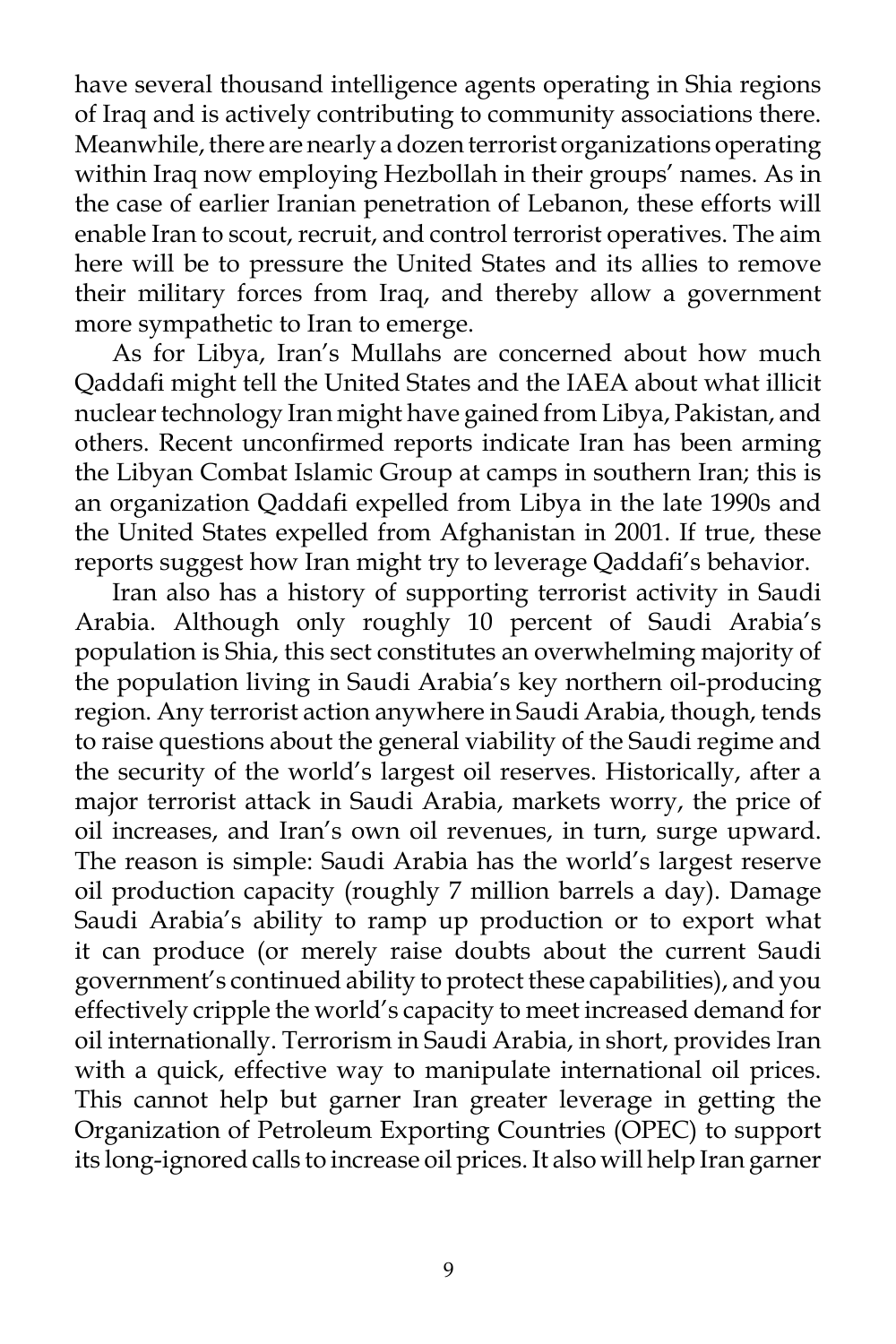increased European and Asian regard for its calls for more financial support, investment, and advanced technology. Iranian progress on these fronts is likely to be fortified by Tehran's offers of oil rights to European states, Russia, and China. This, in turn, will help keep the current regime in power longer, will further reduce U.S. influence in the region, and will make action in the UN Security Council (UNSC) against Tehran far less likely.3

 Yet, another way Iran could drive up oil prices is by threatening free passage of oil through the Straits of Hormuz or by engaging in naval mining in the Gulf and other key locations, using its surface fleet of fast boats or its smaller submarines as it did in the late l980s. Iran already has deployed anti-shipping missiles at Qeshm, Abu Musa Island, and on Sirri Island, all of which are in range of shipping through the Strait. It has also occupied and fortified three islands inside the shipping lanes of the Strait of Hormuz―Abu Musa, The Greater Tunbs and the Lesser Tunbs. Given that one-fifth of the world's entire oil demand flows through the Straits (as well as roughly a quarter of America's supply of oil) and no other nation has fortified its shores near Hormuz, an Iranian threat to disrupt commerce there would have to be taken seriously by commercial concerns (e.g., insurers and commodity markets) and other nations.

### **RECOMMENDATIONS**

 What are the chances of Iran credibly making these threats? If the United States and its friends do little more than they already have, the odds are high enough to be worrisome.

 What more should the United States and its friends do? Ultimately, nothing less than creating moderate self-government in Iraq, Iran, and other states in the region will bring lasting peace and nonproliferation. This, however, will take time. Meanwhile, the United States and its friends must do much more than they are currently to frustrate Iran's efforts to divide the United States, Israel, and Europe from one another and from other friends in the Middle East and Asia; and to defeat Tehran's efforts to use its nuclear capabilities to deter others from taking firm action against Iranian misbehavior.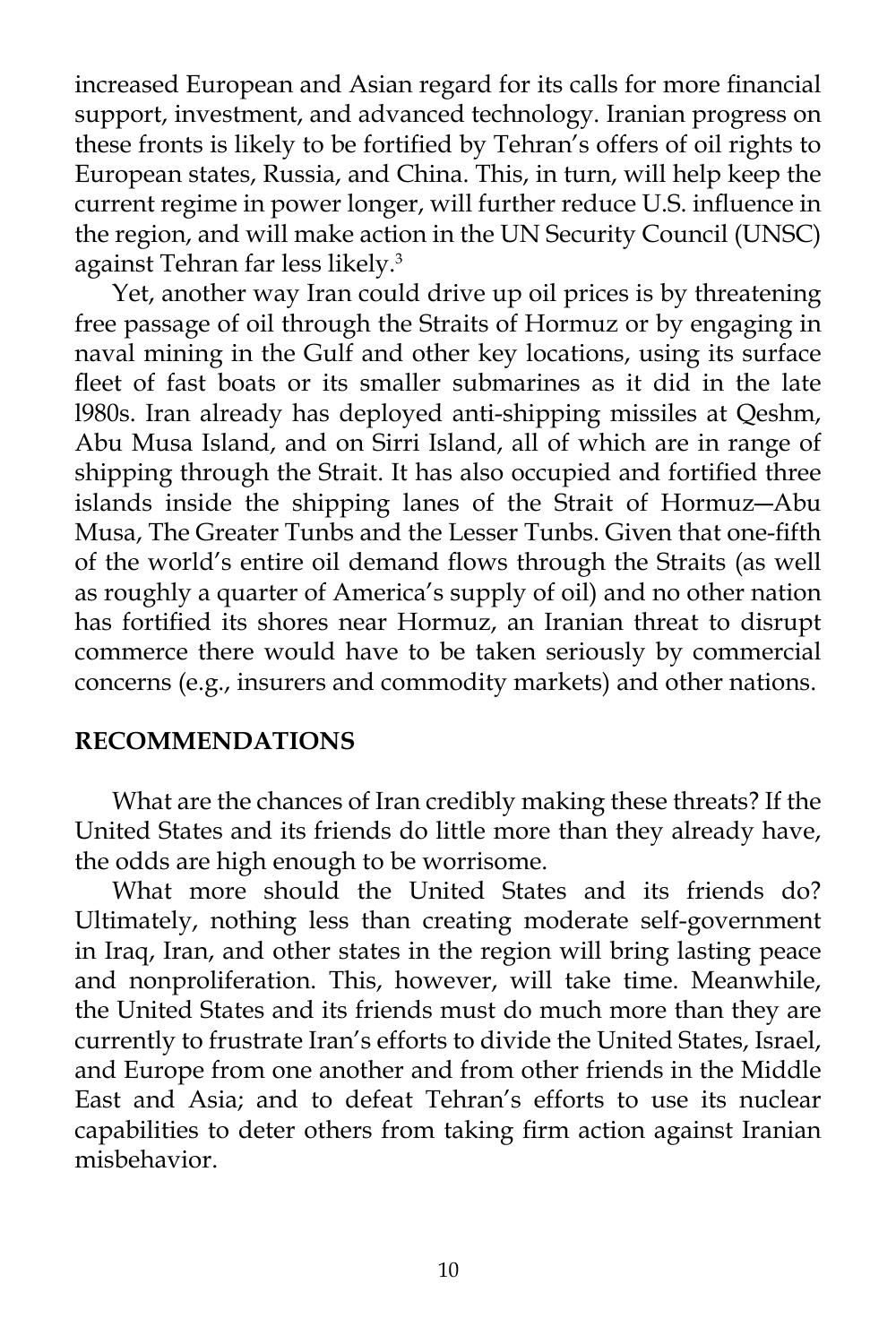This is a tall order, one that will require new efforts to:

- Significantly increase the diplomatic costs of Iran ever deploying nuclear weapons or of any of its neighbors following Iran's model of "peaceful" nuclear activity by getting the international community to insist on a tougher view of the NPT.
- Make Russia, Iran's key nuclear partner, a willing backer of U.S. and European efforts to restrain Iran's nuclear ambitions, and a backer of nuclear restraint in the Middle East more generally.
- Reduce the vulnerability of Middle Eastern oil and gas production and distribution systems to Iranian-backed terrorist attacks that could significantly increase energy prices.
- Force Iran into choosing between backing free passage of energy commerce in and out of the Gulf or becoming an outlaw in the eyes not just of the United States, but of Europe and Asia.
- Strengthen U.S. and allied support of Israel by cooperating on a positive Middle Eastern nuclear restraint agenda that Tel Aviv could pace by deeds (rather than negotiation) and highlight the problem of large nuclear facilities located in Iran and the Middle East more generally.

 How might these goals be achieved? First, by exploiting or leveraging:

- The desire of all nations to produce some result from the upcoming NPT Review Conference in May 2005 to strengthen the NPT and increase its influence.
- French proposals to the EU and the NPT Review Preparatory Committee to make withdrawal from the NPT difficult and EU sanctions likely for any nation that the IAEA cannot find to be in full compliance with the NPT.
- Russia's long-standing interest in securing a nuclear cooperative agreement with the United States to secure Russia's backing to strengthen nuclear restraints internationally.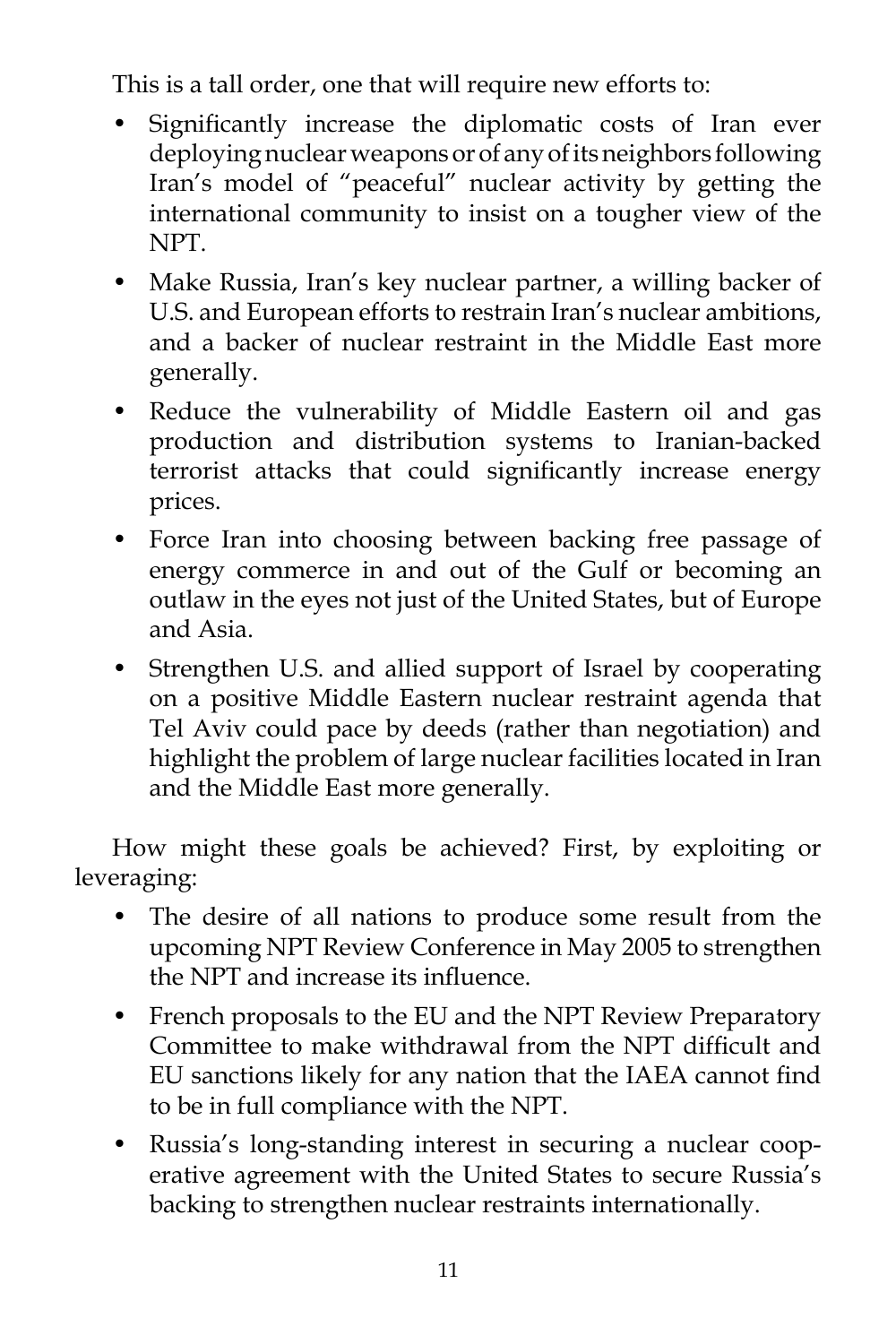- Oil producers' anxieties to increase the security of Saudi oil production and distribution systems from possible terrorist attacks.
- Tehran's desire to secure multinational guarantees to enhance Iran's security and increase its access to critical European high technology imports.
- Israel's clear regional lead in advanced nuclear capabilities.
- Europe's desire to play an active role in promoting nuclear nonproliferation in the Middle East.

Specifically, these levers could be pulled by taking the following steps:

**1. Clarify what is peaceful under the NPT**. The United States and other like-minded nations should use the occasion of the NPT review conference in May 2005 to convene a series of follow-on meetings dedicated to reevaluating under what circumstances specified forms of nuclear power should be considered to be "peaceful" and thus protected by the NPT. These meetings should take into account the latest information regarding the spread of covert centrifuge and reprocessing technology, bomb design, and the availability of separated plutonium and highly enriched uranium. In addition, they should raise the questions of what nuclear materials and activities can be safeguarded in a manner that will detect potential violations early enough to achieve the IAEA's and the NPT's goal of "preventing diversion of nuclear energy from peaceful uses to nuclear weapons or other nuclear explosive devices." This set of international gatherings, which should meet periodically in anticipation of the next NPT review conference in 2010, should also evaluate how increased use of free market competitions and private financing could help identify uneconomic, suspect nuclear activities. These meetings could be held under IAEA or UNSC auspices. If this proves to be impractical, though, the United States and other like-minded nations should proceed on their own (much as the Proliferation Security Initiative was promoted) to hold these meetings with as many like-minded nuclear power and large nuclear research reactor-capable nations as possible.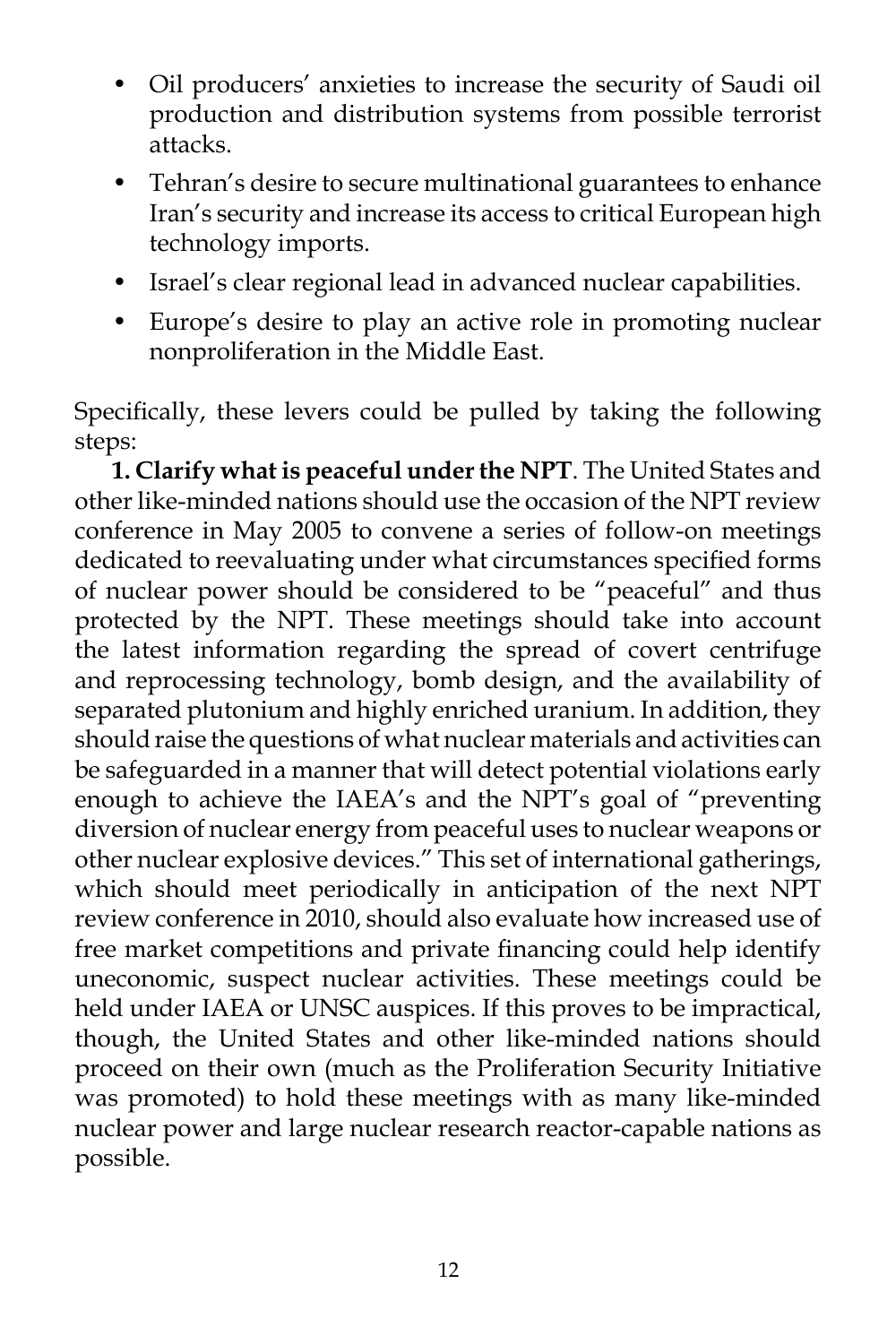**2. Establish country-neutral rules for NPT violators.** The United States and its allies should build on France's recent proposals that the UNSC adopt a set of a country-neutral rules for dealing with NPT violators, such as Iran and North Korea, which would stipulate that:

- a. countries that reject inspections and withdraw from the NPT without first addressing their previous violations must surrender and dismantle their large nuclear capabilities (i.e., large research and power reactors and bulk handling facilities) to come back into compliance. Until the UNSC unanimously agrees to drop this ban, violators would lose the right to acquire nuclear technology under the NPT (a ban against exporting such help to these nations would be imposed), and international financial institutional support for major projects within their borders would be suspended.
- b. countries that violate their safeguards obligations under the NPT and that the IAEA cannot find to be in full compliance should no longer receive nuclear assistance or exports from any other country until the IAEA Board of Governors is able to unanimously give them a clean bill of health.
- c. countries that build new, large nuclear fuel-related facilities that cannot be justified economically and monitored in a manner that can assure timely warning of diversion of enough nuclear material to make a bomb, should not receive nuclear assistance or exports from another country until the IAEA Board of Governors is able to unanimously agree that the project in question is economically imperative or capable of being safeguarded to provide timely warning of potential diversions.

 The idea in passing these resolutions would be to make it clear to both Iran and its neighbors that violating the NPT as Iran or North Korea have done will have consequences for their nuclear programs and for continued international financial institution support. Diplomatically, this will help the United States and its allies identify and treat Iran and North Korea in a country-neutral manner, not as an equal in negotiations, but as legally branded violators of the NPT.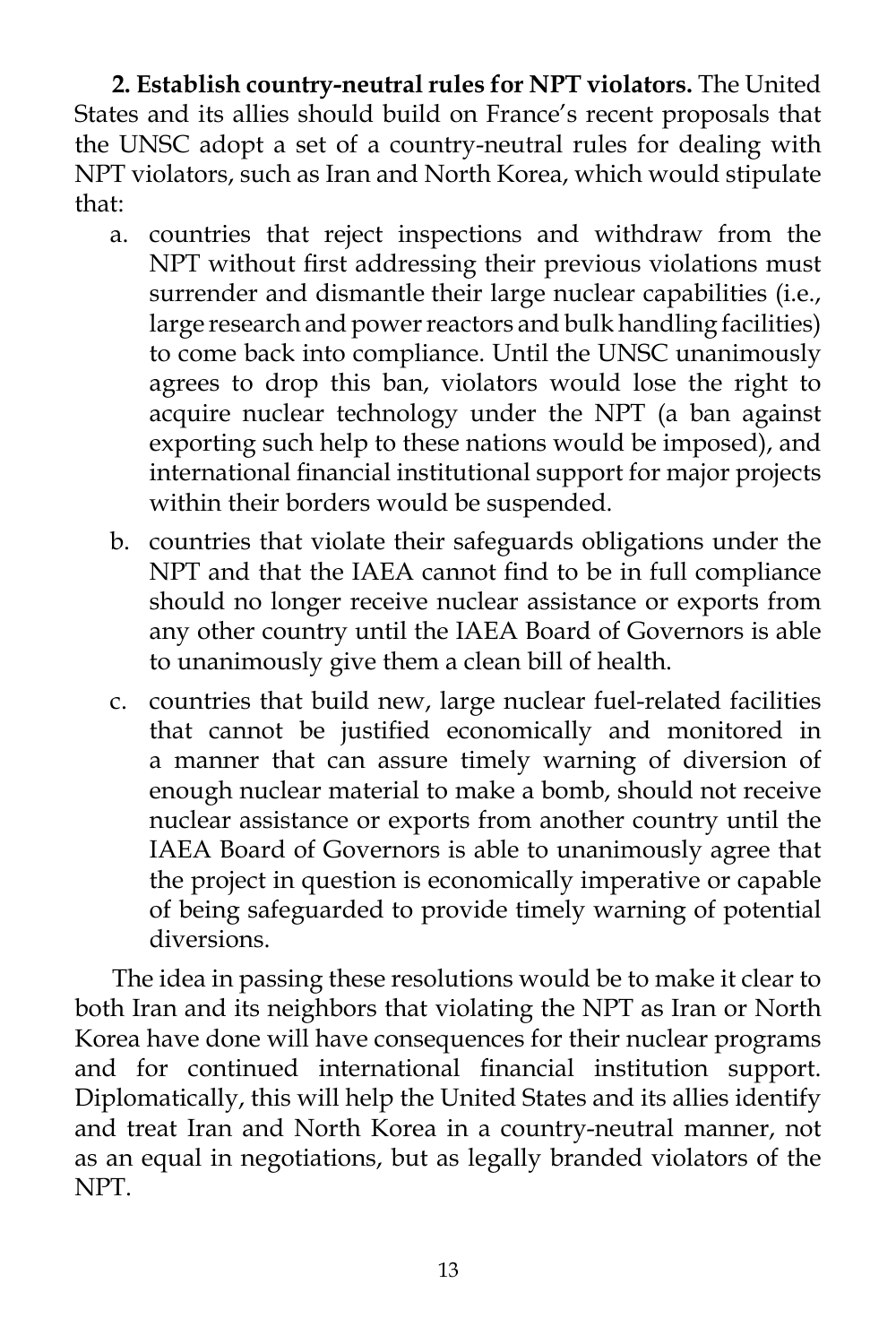In addition, the United States should encourage the EU, and short of this, the governments of Italy, Germany, and France, to threaten to sanction Iran's nuclear misbehavior by holding up their exports of machinery and materials to Iran, which make up a vast majority of all the imports Iran takes in. The continued flow of these exports is critical to the maintenance of Iran's economy.

 **3. Offer Russia a U.S. nuclear cooperative agreement**. To help secure the support for these resolutions from Russia, the United States should offer Moscow a nuclear cooperative deal that Moscow has long sought. This deal would allow Russia to store U.S. origin spent fuel from Asia and Europe and pocket 10 to 20 billion dollars in revenues from this business. For nearly a decade, U.S. progress on this deal has been stymied in the United States because of Russian unwillingness to drop its nuclear cooperation with Iran. Russia, meanwhile, insists that its cooperation with Iran is peaceful. Moscow has made it clear, however, that it would suspend its nuclear cooperation with Tehran if asked to do so by a resolution of the IAEA or the UNSC. If the country-neutral rules described above were passed, Russia would not have to announce that it was permanently dropping nuclear cooperation on Bushier, only that it was temporarily suspending nuclear cooperation with Iran as required by the resolution. Any resumption of Russian-Iranian nuclear cooperation that violated the resolution, however, would jeopardize continued U.S. consent to send additional U.S. origin spent fuel, which should continue to require case-by-case approval by Washington (as is normally the case) under any nuclear cooperative agreement the United States strikes with Russia.

**4. Reduce the vulnerability of the Saudi oil production and distribution system by building additional capacity**. In a study conducted for NPEC by energy researchers at Rice University, two key vulnerabilities in the Gulf oil production and distribution system in Saudi Arabia were identified. The first is an Iranian threat to close the Straits. Such a threat, Rice analysts argue, could be significantly reduced by upgrading and complimenting the trans-Saudi Arabian Petroline, which would allow 11 million barrels a day to be shipped to ports on the Red Sea. This could be done with technical upgrades to the trans-Saudi Arabian line and by bringing the Iraqi-Saudi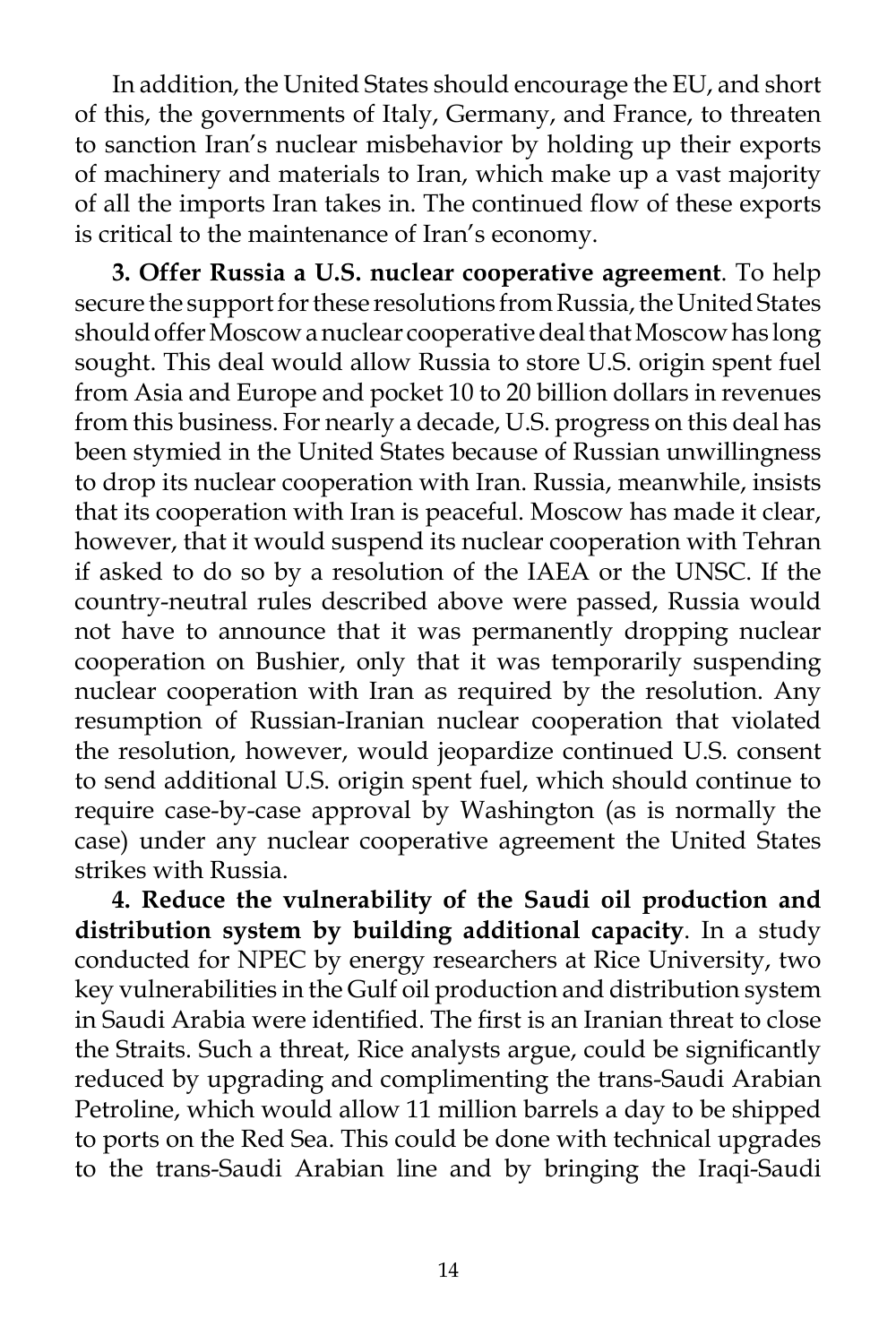pipeline (Ipsa-2) back on line. To do the later would require an agreement with Baghdad. The cost of the entire project is estimated to be \$600 million. Assuming the worst―a complete closure of the Straits of Hormuz―this bypass system is estimated to be capable of reducing the economic impact to the United States to a loss of only 1 percent of gross domestic product. This figure could be reduced even further if additional pipelines were built from Abu Dhabi to ports in Oman. There are a number of ways in which these projects could be financed. Given the high price of oil and the large revenue streams high prices are now generating, the best time to finance such construction is now.

 The second vulnerability Rice researchers identified is the major oil processing facilities located at Abqaiq. If terrorists were to attack these facilities, the loss could be as high as several million barrels a day of production. Work needs to be done to detail how best to reduce this vulnerability but, again, the time to address these concerns (and finance their fixes) is now when oil prices are high. In the longer run, of course, the steady rise in energy prices is likely to produce both increased conservation and new alternative sources of energy that will reduce U.S. and allied reliance on Gulf oil and gas.

**5. Call on Iran to agree to a Montreux Convention to demilitarize the Straits of Hormuz and an agreement to limit possible incidents at sea**. One of the constant complaints of Iranian diplomats is that the United States and other major powers are unwilling to negotiate directly with Iran to guarantee its security. Certainly, the United States is loath to negotiate directly with Iran's representatives for fear that this would give its current revolutionary government greater support than it otherwise would have. More importantly, after having been disappointed so many times, Washington officials are rightly skeptical that Tehran is serious about reaching substantive agreements. The Council on Foreign Relations recently highlighted this problem in a report on Iran, which eschewed attempting any grand bargaining with Tehran. Several of America's key European allies and other influential interest groups, however, are inclined to negotiate, if at all possible, incrementally. This suggests that the pressure for talks will persist and that, in some fashion, they will continue. Where should such negotiatons be focused? One sensible area, which unlike nuclear and human rights matters (where it is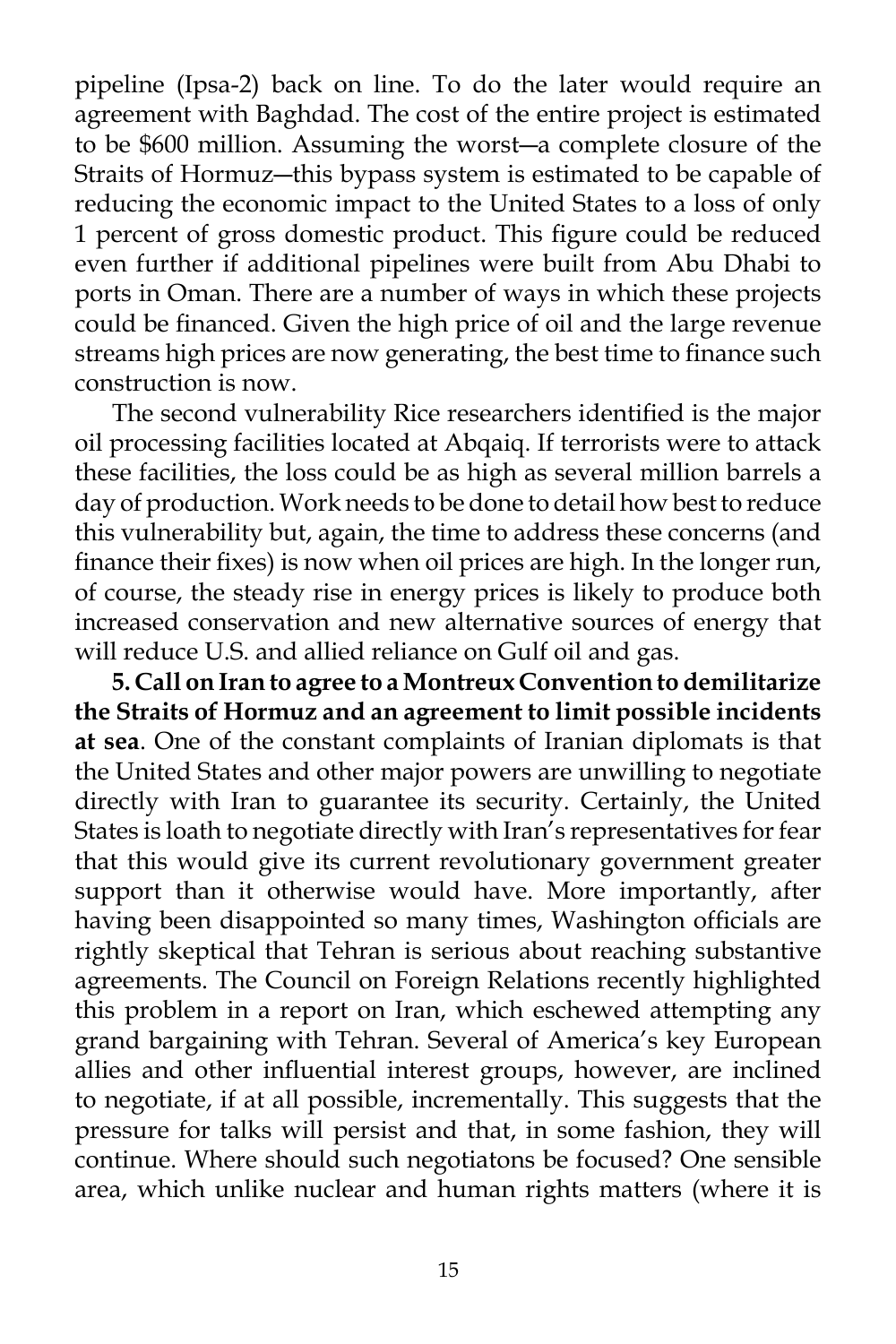in Iran's interest to hide its hand or lie and where negotiating with Iran would only lend greater legitimacy to the current regime's bad policies), is demilitarizing and guaranteeing free passage through the Straits of Hormuz and agreeing to naval standards of behavior in and around the Gulf. Securing a Montreux-like agreement for the Straits of the sort in place for the Dardanelles and an incidents at sea agreement like that the United States secured with the Soviets during the Cold War would be in Iran's interest. An agreement regarding Hormuz could assure multipower guarantees to prevent any foreign nation from closing the straits (through which nearly all of Iran's own oil exports flow). It would require submarines―including U.S., Israeli, French, and British special forces vessels―to surface before entering or exiting the Straits. It ultimately (after initial sounding talks with key European nations) would entail negotiations with the United States.

 On the other hand, such an agreement would also be in the interest of the United States and its allies. It would require Iran to demilitarize all of the islands and coast it has fortified with artillery and antishipping missiles near or adjacent to the Straits. It would give additional international legal grounds for military action against Iran if it should threaten to close the Straits (by moving Iranian military systems beyond an agreed demilitarized zone, the agreement would help give timely warning of Iranian efforts to cheat and allow superior allied air and reconnaissance capabilities a clear shot at identifiable ground or sea movements). Finally, it would serve as a confined, limited set of talks, the progress of which could be used as a barometer of Iranian seriousness in negotiations generally. Similar benefits could be secured with an incidents at sea like agreement with Iran that might include provisions to restrict any nation's ability to covertly mine key waterways in or near the Gulf.

**6. Encourage Israel to initiate a Middle East nuclear restraint effort that would help isolate Iran as a regional producer of fissile materials.** Israel should announce that it will unilaterally mothball (but not yet dismantle) Dimona, and place the reactor's mothballing under IAEA monitoring. At the same time, Israel should announce that it is prepared to dismantle Dimona and place the special nuclear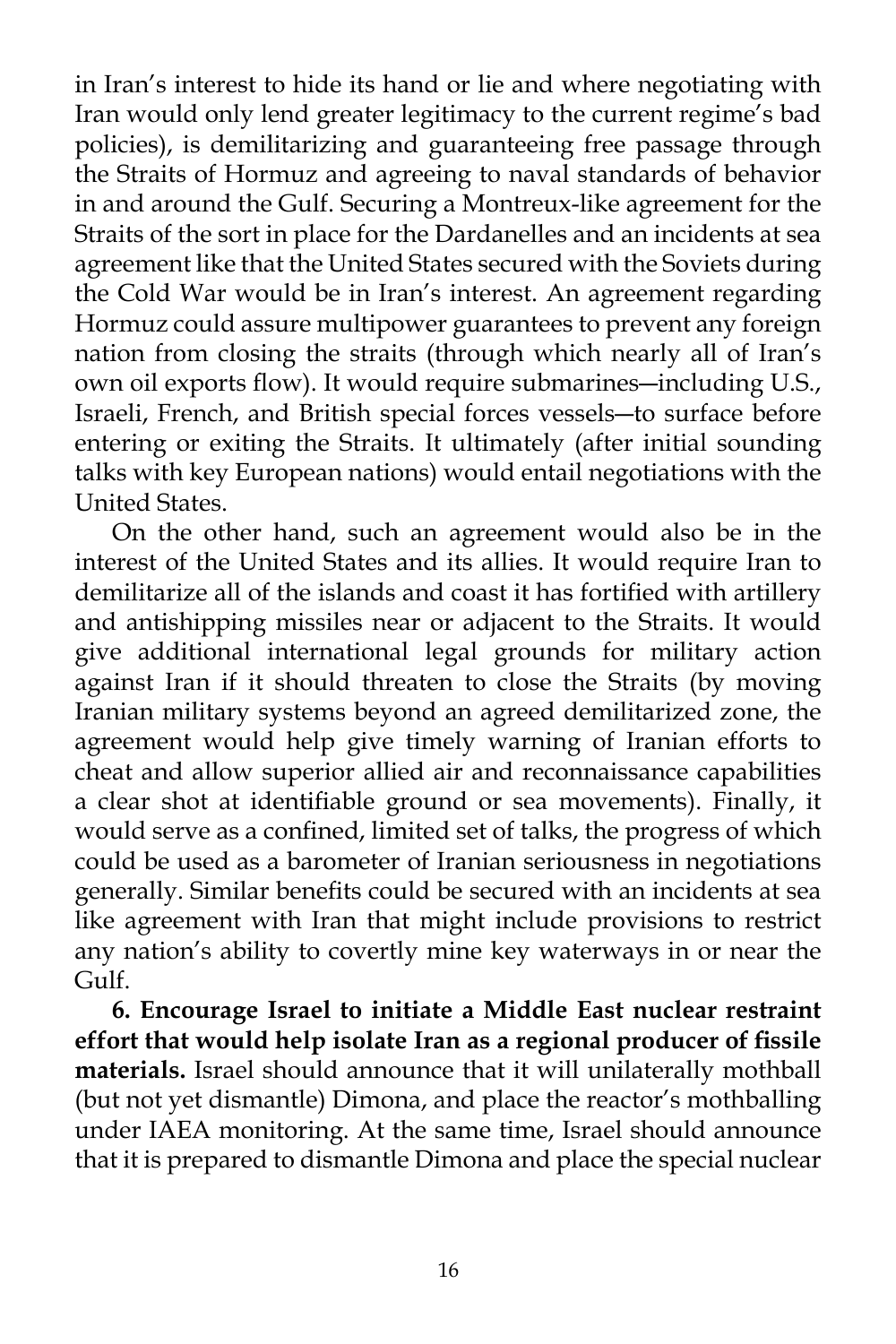material it has produced in "escrow" in Israel with a third trusted declared nuclear state, e.g., the United States. It should make clear, however, that Israel will only take this additional step when at least two of three Middle Eastern nations (i.e., Algeria, Egypt, or Iran) follow Israel's lead by mothballing their own declared nuclear facilities that are capable of producing at least one bomb's worth of plutonium or highly enriched uranium in 1 to 3 years. Israel should further announce that it will take the additional step of handing over control of its weapons usable fissile material to the IAEA when:

- a. All states in the Middle East (i.e., the three mentioned above) dismantle their fissile producing facilities (large research and power reactors, hexafluoride, enrichment plants, and all reprocessing capabilities).
- b. All nuclear weapons states (including Pakistan) formally agree not to redeploy nuclear weapons onto any Middle Eastern nation's soil in time of peace.

Such arms restraint by deed rather than negotiation should avoid the awkwardness of current Middle Eastern arms control proposals that would have Israel enter into nuclear arms talks with states that do not recognize it and have it admit that it has nuclear weapons―a declaration that would force Israel's neighbors immediately to justify some security reaction including getting bombs of their own.

 7. **Back these diplomatic-economic initiatives with increased U.S.-allied anti-terrorist, defense, naval, and nuclear nonproliferation cooperation.** A key derivative benefit of pursuing the proposals described above is their potential to frustrate Iran's efforts to divide the United States from its friends and to deter them from acting against the worst of what Iran might do. Specifically, it would be useful to:

• *Have the United States canvass the EU, international financial institutions, and other nations about their willingness to back an Israeli nuclear restraint initiative of the sort described above.* Clearly, it will make little sense for Israel to launch a nuclear restraint initiative if other key nations merely dismiss it. To help determine its prospects for success, the United States ought to talk with its key allies in Europe and elsewhere to guage their willingness to back the proposal described. Would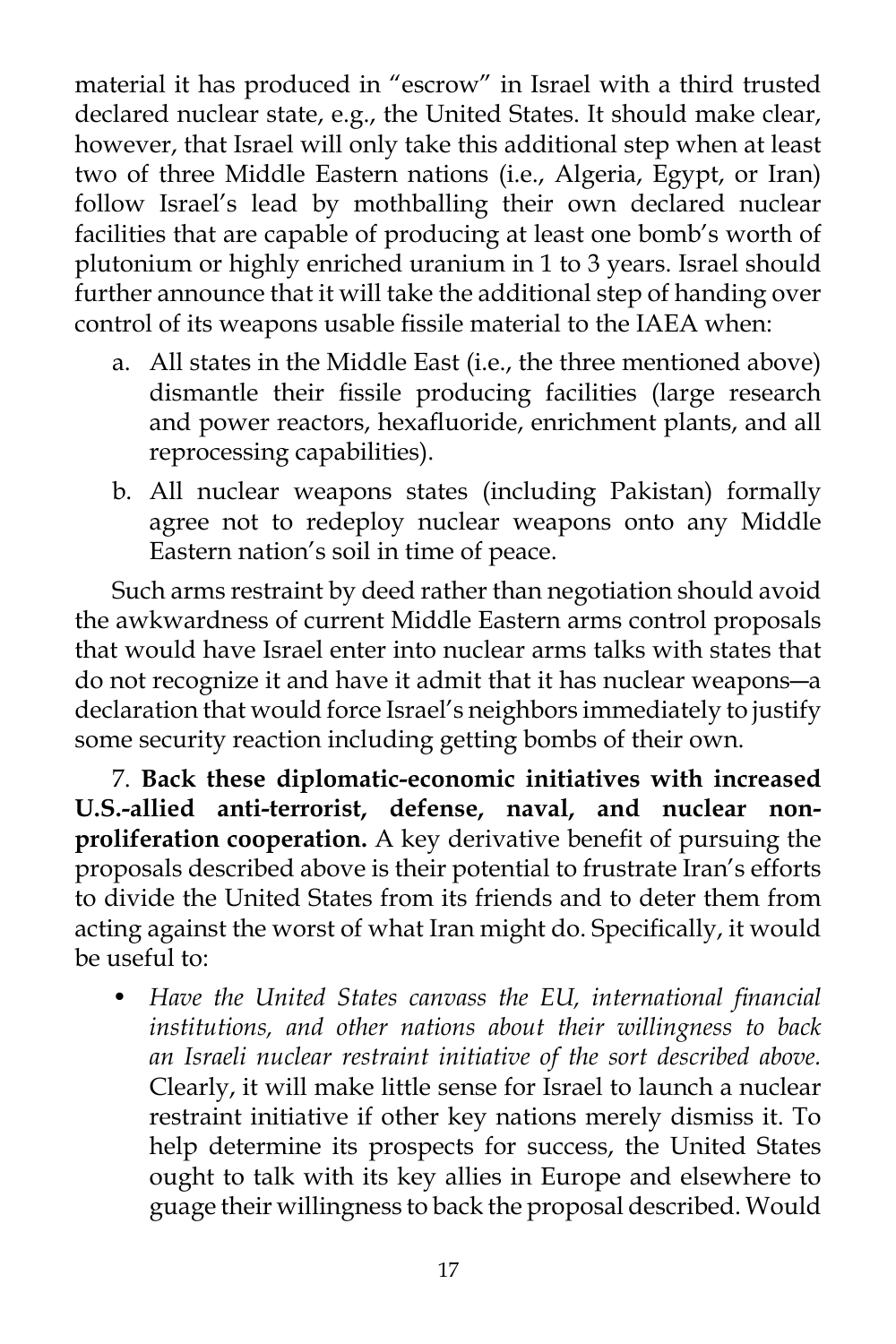the United Kingdom, France, Germany, and other EU nations see the proposal as a positive step that other Middle Eastern nations should be encouraged to follow? Would they be willing to announce that they would be prepared to provide any Middle Eastern nation that matched Israel's actions help in funding non-nuclear energy systems and smaller research reactors (that cannot make a critical weapon's worth of material in anything less than a decade)? Construction of these facilities might begin once dismantlement commenced. Would international financial institutions, meanwhile, be willing to announce that they would put on hold further loans to states that subsidize or invest in uneconomical large research, desalination, or power reactors and other nuclear bulk handling facilities in the Middle East? If so, Washington should consult with Israel and, assuming Israel's willingness to proceed, announce that America will use existing U.S. cooperative threat reduction efforts to commence securing escrowed Israeli nuclear material and converting this material into appropriate storable form on a schedule that Israel will set.

- *Increase the level and tempo of allied naval exercises in an around the Persian Gulf.* These exercises should emphasize mineclearing, protection of commercial shipping, nuclear export and import interdictions, and reopening the Straits under a variety of "seizure" scenarios. The exercises should be conducted with as many other interested Gulf and non-Gulf nations as possible.
- *Increase international cooperation to help Iran's neighbors secure their borders against illicit commerce and illegal immigration.*  One of the key problems facing Iran's neighbors (especially Iraq and Turkey) is the threat of terrorists and illicit nuclear imports and exports transiting into and out of their territories. Cooperative efforts to secure these borders could be made a part of a larger international effort to help European and other states protect their borders and shores as well against illicit strategic weapons-related imports or leakage. This effort should be made an integral part of President Bush's Proliferation Security Initiative.